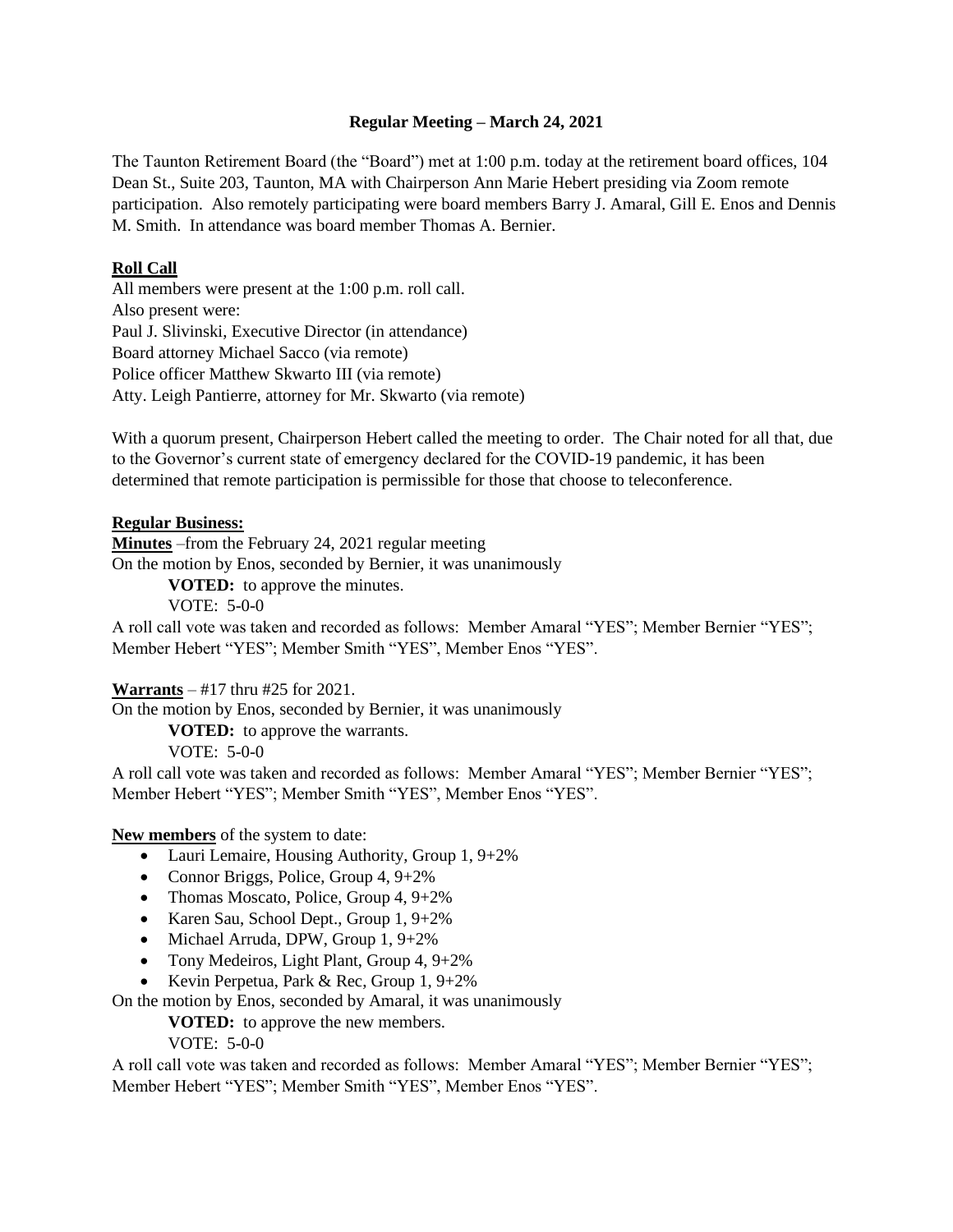**Refunds/transfers** subject to D.O.R. liens:

- Elizabeth Cruz, School, Refund
- Jenny Morisseau-Jerome, Nursing Home, Refund
- Maria Lima, Nursing Home, Refund
- Deborah Harlow-Laird, School, Refund
- Kurt E. Carlson, School, transfer to Worcester Regional Retirement
- Kristel Burch, School, Refund
- Lynne DePonte, School, Refund

On the motion by Enos, seconded by Bernier, it was unanimously

**VOTED:** to approve the refunds & transfers.

VOTE: 5-0-0

A roll call vote was taken and recorded as follows: Member Amaral "YES"; Member Bernier "YES"; Member Hebert "YES"; Member Smith "YES", Member Enos "YES".

# **Retirement/survivorship** applications:

- Steven P. Cote, Light Plant, Superannuation, Group 4, 5/18/21
- Robin Laine, widow of Russell Laine (Fire) who retired for Accidental disability on  $10/18/2014$ and died on 03/05/2021 of same causes – Section 9 Accidental Death survivor benefits.
- Maria M. Dutra, School, Superannuation, Group 1, 4/19/2021
- Gina Lumnah, School, Superannuation, Group 1, 3/24/2021
- Pamela Broderick, School, Superannuation, Group 1, 5/3/2021
- Deborah Bishop, School, Superannuation, Group 1, 6/19/2021
- Lisa Cornell, Light Plant, Superannuation, Group 1, 3/31/2021

On the motion by Enos, seconded by Amaral, it was unanimously

**VOTED:** to approve the retirements and survivorships.

VOTE: 5-0-0

A roll call vote was taken and recorded as follows: Member Amaral "YES"; Member Bernier "YES"; Member Hebert "YES"; Member Smith "YES", Member Enos "YES".

# **Deaths**

- John Gouveia, (School Custodian) dod 2/22/2021, wife Arlene, survivor Option C
- Ann Jackson, (School), dod: 2/24/2021, Option B, no further benefits payable, overpayment due \$159.66
- Russell Laine (Fire) dod: 03/05/2021, Accidental Disability Option C survivorship payable to spouse Robin Laine pending the processing of Section 9 accidental death benefits.
- Walter Burgess (TMLP), wife Dianne, survivor Option C
- Michael Larkin Jr., (TMLP) Superannuation dod  $3/20/2021$  Option B benefits used up.
- Franklin Brown (Police) Accidental disability dod  $3/21/2021$  Option B benefits used up and spouse is deceased.

On the motion by Enos, seconded by Amaral, it was unanimously

**VOTED:** to acknowledge deaths and place on file.

VOTE: 5-0-0

A roll call vote was taken and recorded as follows: Member Amaral "YES"; Member Bernier "YES"; Member Hebert "YES"; Member Smith "YES", Member Enos "YES".

**Make-up/redeposits** and liability for creditable service:

- Jeffrey Riccitelli, Veteran buyback, 1 year, 2 months.
- Dennis Perkins, Veteran buyback, 3 years, 9 months.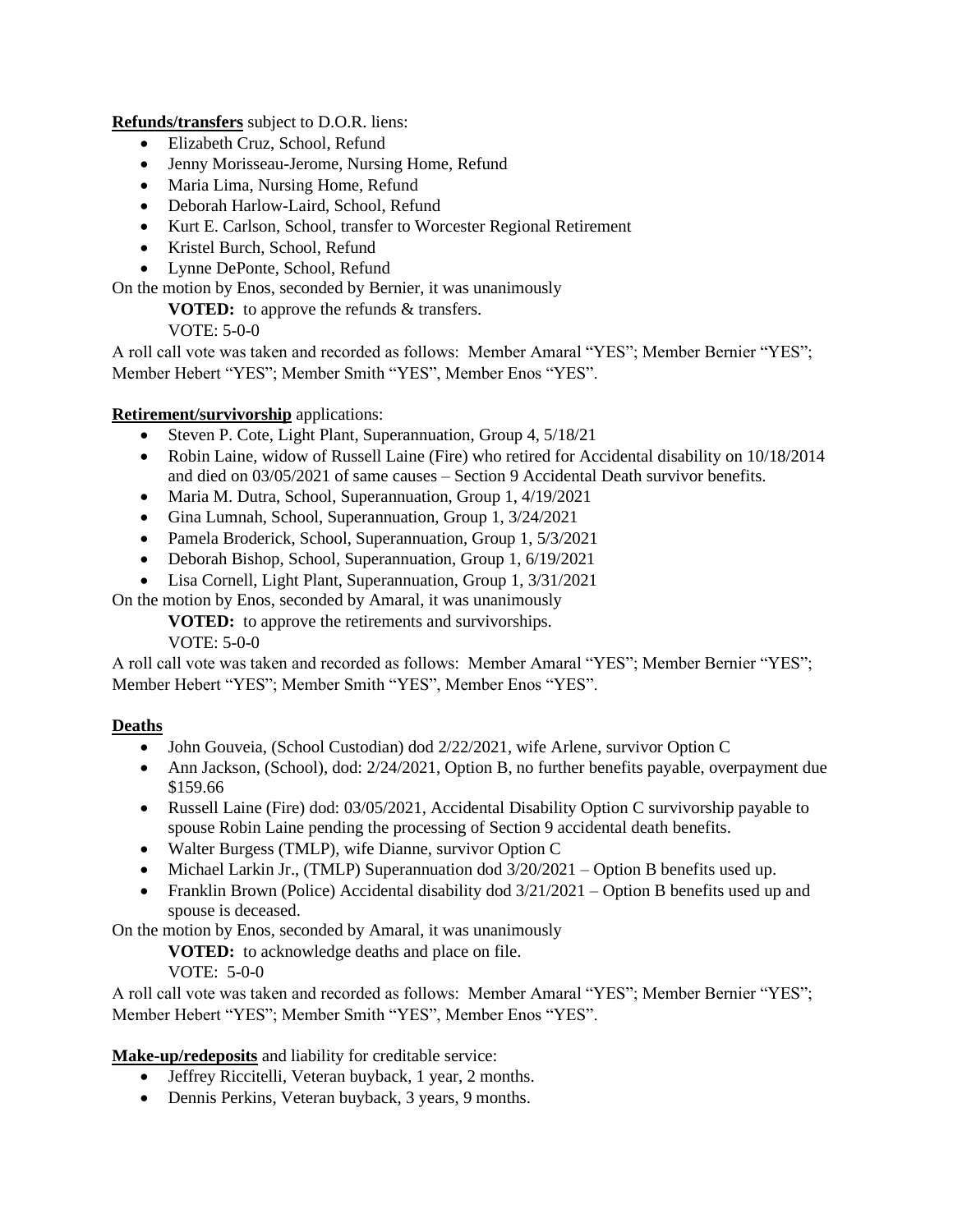On the motion by Enos, seconded by Amaral, it was unanimously

**VOTED:** to approve the purchase of military service.

VOTE: 5-0-0

A roll call vote was taken and recorded as follows: Member Amaral "YES"; Member Bernier "YES"; Member Hebert "YES"; Member Smith "YES", Member Enos "YES".

**PERAC** Memo's and correspondence:

- PERAC Memo  $#11/2021 -$  Benefit Calculation Submissions via PROSPER.
- PERAC Memo #12/2021 Tobacco Company List

On the motion by Enos, seconded by Bernier, it was unanimously

**VOTED:** to receive and place all memo's on file.

 $VOTE: 5-0-0$ 

A roll call vote was taken and recorded as follows: Member Amaral "YES"; Member Bernier "YES"; Member Hebert "YES"; Member Smith "YES", Member Enos "YES".

**Investments** & accounting:

• Accounting reports for m/e  $01/31/2021$  – Trial Balance, Cash Receipts & Disbursements, and Journal Entries. Bristol County Savings Bank Checking account statement and reconciliation as of m/e 01/31/2021. After full review of all reports, the Board voted as follows:

On the motion by Enos, seconded by Bernier, it was unanimously

**VOTED**: to approve accounting reports for m/e  $01/31/2021$  – Trial Balance, Cash Receipts & Disbursements, and Journal Entries; the Bristol County Savings Bank Checking account statement and reconciliation as of 01/31/2021

VOTE: 5-0-0

A roll call vote was taken and recorded as follows: Member Amaral "YES"; Member Bernier "YES"; Member Hebert "YES"; Member Smith "YES", Member Enos "YES".

• Investments Purchased \$40,892,720.31 and Sold \$40,804,670.81 for  $m/e$  01/31/2021.

On the motion by Enos, seconded by Bernier, it was unanimously

**VOTED**: to approve the purchases & sales as of 01/31/2021. VOTE: 5-0-0

A roll call vote was taken and recorded as follows: Member Amaral "YES"; Member Bernier "YES"; Member Hebert "YES"; Member Smith "YES", Member Enos "YES".

• FY2021 Pension Appropriation  $$4,118,051.25$  for q/e  $3/31/2021$  from City of Taunton. On the motion by Enos, seconded by Bernier, it was unanimously

**VOTED**: to place in money market account at People's United Bank for cash needs.  $VOTE: 5-0-0$ 

A roll call vote was taken and recorded as follows: Member Amaral "YES"; Member Bernier "YES"; Member Hebert "YES"; Member Smith "YES", Member Enos "YES".

# **Funding & Budget requests**:

The Board reviewed budget expenditures and account balances thru m/e 01/31/2021 & 02/28/2021. On the motion by Enos, seconded by Bernier, it was unanimously

**VOTED:** to approve expenditures & balances and place on file. VOTE: 5-0-0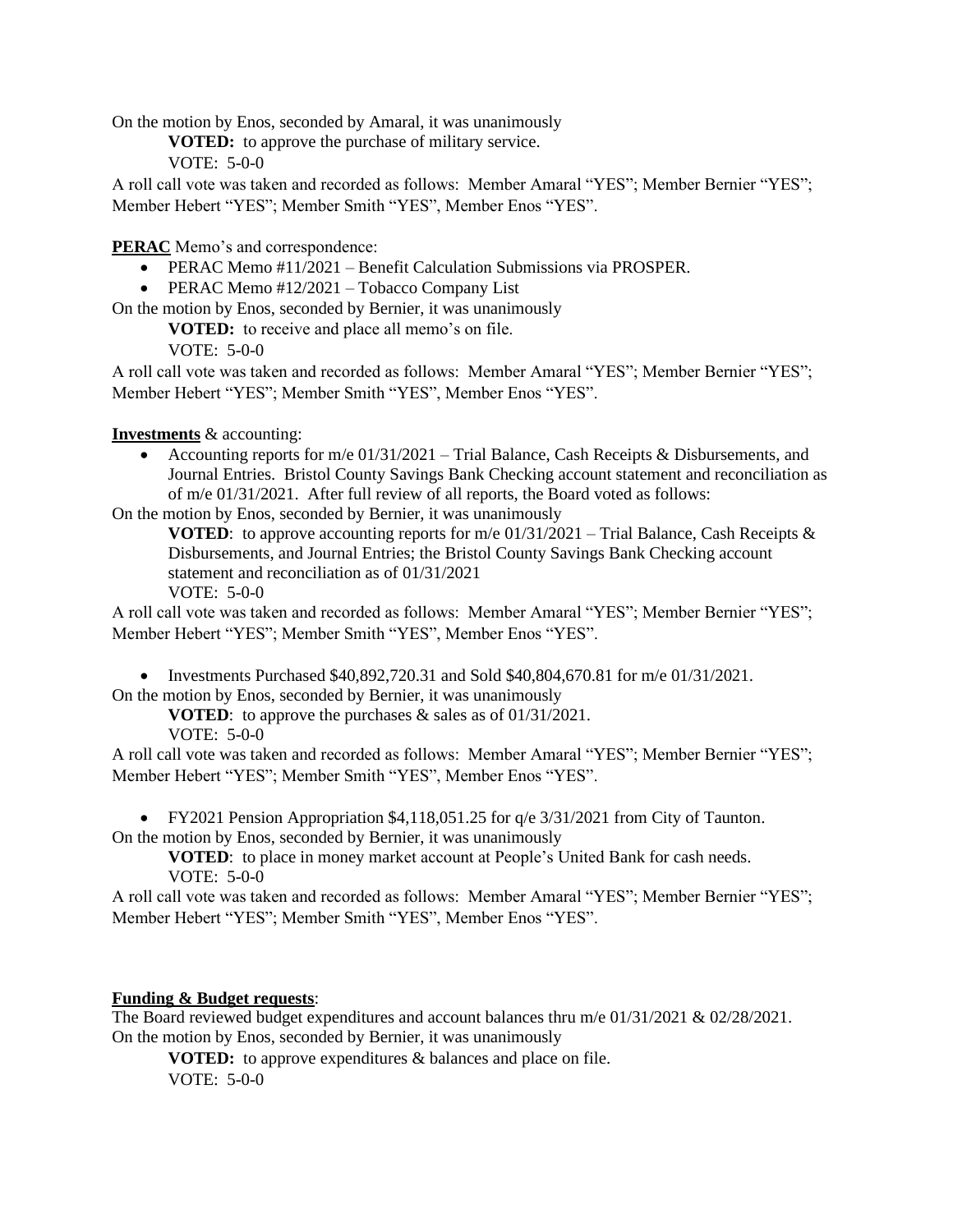A roll call vote was taken and recorded as follows: Member Amaral "YES"; Member Bernier "YES"; Member Hebert "YES"; Member Smith "YES", Member Enos "YES".

**Travel, Education** & Conferences: There were none.

**Legal** matters:

• Legal expenses of \$1,650.00 for m/e 02/28/2021 for Atty. Michael Sacco.

On the motion by Bernier, seconded by Enos, it was unanimously

**VOTED:** to the legal expenses for m/e 02/28/2021.

VOTE: 5-0-0

A roll call vote was taken and recorded as follows: Member Amaral "YES"; Member Bernier "YES"; Member Hebert "YES"; Member Smith "YES", Member Enos "YES".

## **Executive Director's report**

• Asst. Director Karen Medeiros – remote work for the month of April 2021.

On the motion by Enos, seconded by Amaral, it was unanimously

**VOTED:** to approve the request for remote work for April.

On discussion, Chairperson Hebert asked if any information has been filed to cover Ms. Medeiros' upcoming surgery in April under the FMLA. Ex. Director noted that the report was filed at last month's meeting and was accepted by the board. Ms. Medeiros intends to use some sick leave but then work remotely while she recovers.

VOTE: 5-0-0

A roll call vote was taken and recorded as follows: Member Amaral "YES"; Member Bernier "YES"; Member Hebert "YES"; Member Smith "YES", Member Enos "YES".

• The Board reviewed a cost-of-living adjustment increase from 1.3% to 3% max. on base of \$15K eff. 7/1/2021 for all eligible retirees & survivors. 30-day notice previously posted with the city. On the motion by Enos, seconded by Bernier, it was unanimously

**VOTED:** to approve increasing the cola from 1.3% to 3.0% eff. 7/1/2021 on a base of \$15k and to notify PERAC.

VOTE: 5-0-0

A roll call vote was taken and recorded as follows: Member Amaral "YES"; Member Bernier "YES"; Member Hebert "YES"; Member Smith "YES", Member Enos "YES".

• Ex. Director Slivinski discussed the Open Meeting law and that there may be requests made to join the monthly board meeting via remote participation thru Zoom. The board instructed the Ex. Director to send out the Zoom meeting info to those parties who request to attend as long as they remain non-participants.

# **EXECUTIVE SESSION**:

At 1:23 p.m., Chairperson Hebert entertained a motion to go into Executive Session pursuant to M.G.L. c. 30A, s. 21(a)(3) for the purpose of reviewing the report(s) of the medical panel on Matthew Skwarto III (Police dept.). The Board noted that it would reconvene in open session following the executive session. VOTE: 5-0-0

A roll call vote was taken and recorded as follows: Member Amaral "YES"; Member Bernier "YES"; Member Enos "YES"; Member Hebert "YES"; Member Smith "YES".